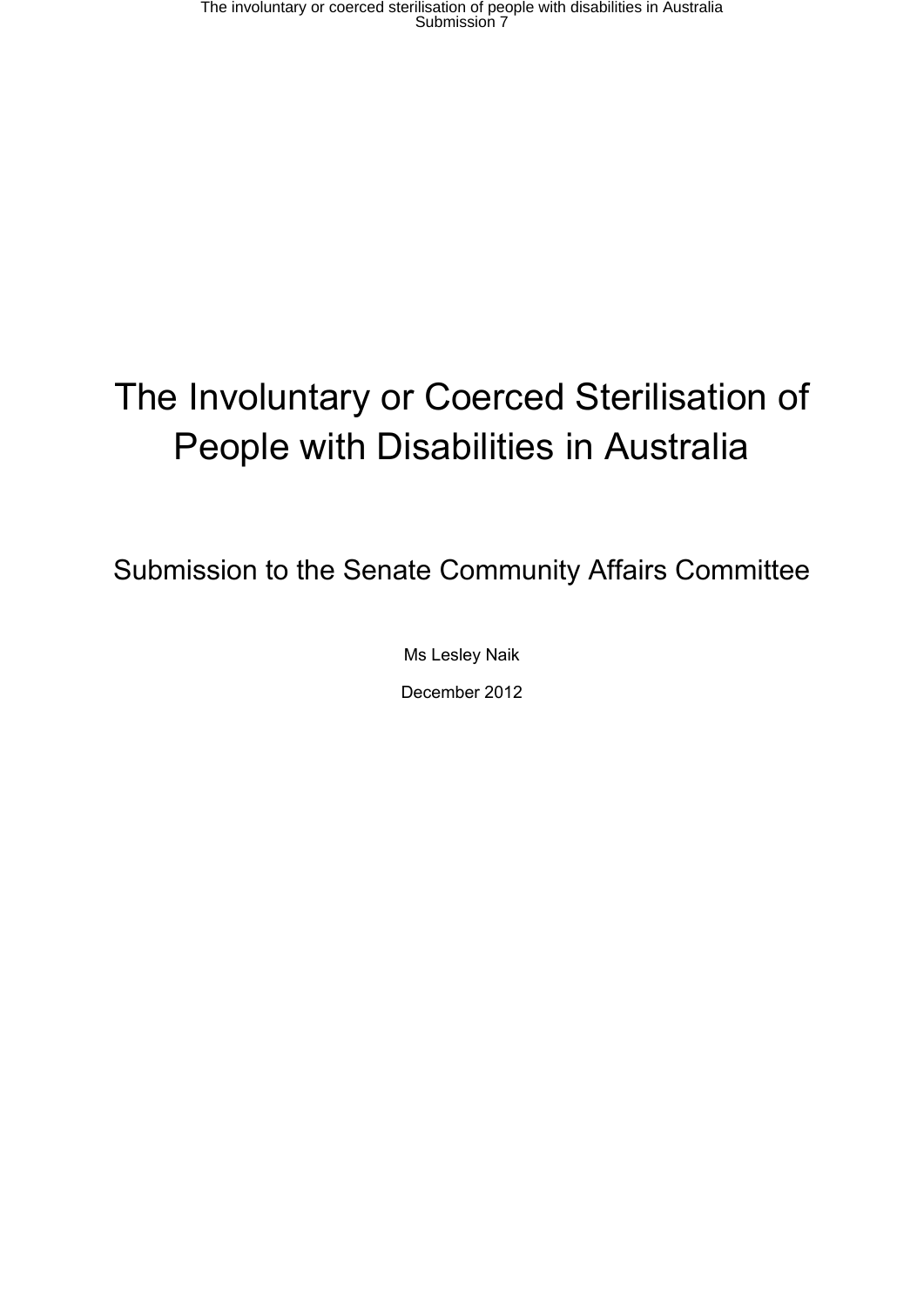### **I SCOPE OF SUBMISSION**

This submission highlights a number of intricacies in the legal framework governing the performance of sterilisation procedures that would benefit from consideration prior to replacing or reforming the existing compliance model. The submission covers two issues, namely:

- (a) the distinction between 'therapeutic' and 'non-therapeutic' sterilisations; and
- (b) enforcement measures.

The recommendations outlined in this submission are derived predominantly from an analysis of the law that applies to the sterilisation of intellectually disabled children and therefore may require adaptation in order to fit within the legal framework that applies to involuntary or coerced sterilisation of adults with intellectual disability or persons with physical disabilities.

#### **II ISSUES**

A *Therapeutic/non-therapeutic distinction*

#### 1 *Background*

As the Committee would be aware, the High Court in *Marion's Case* recognised that an intellectually disabled child may be lawfully sterilised where the sterilisation procedure falls within parental power to consent to medical treatment and that consent is subsequently provided. In practice, sterilisation procedures that fall within parental power to consent have been referred to as 'therapeutic sterilisations'. The primary definition of a 'therapeutic sterilisation' (according to the High Court in *Marion's Case*) is a procedure that causes infertility that is either (a) a 'by-product of surgery appropriately carried out to treat some malfunction or disease'; or (b) an 'incidental result of surgery performed to cure a disease or correct some malfunction' (**Current Test**).

In light of the empirical and testimonial evidence which suggests that sterilisation procedures have been carried out otherwise than in accordance with the procedural requirements mandated by *Marion's Case*, 1 it is submitted that medical practitioners

<sup>&</sup>lt;sup>1</sup> The case of *Re Angela* [2010] 43 Fam LR 98 wherein the child's treating gynaecologist claimed that court authorisation was not necessary in the circumstances because the procedure involved a 'therapeutic sterilisation'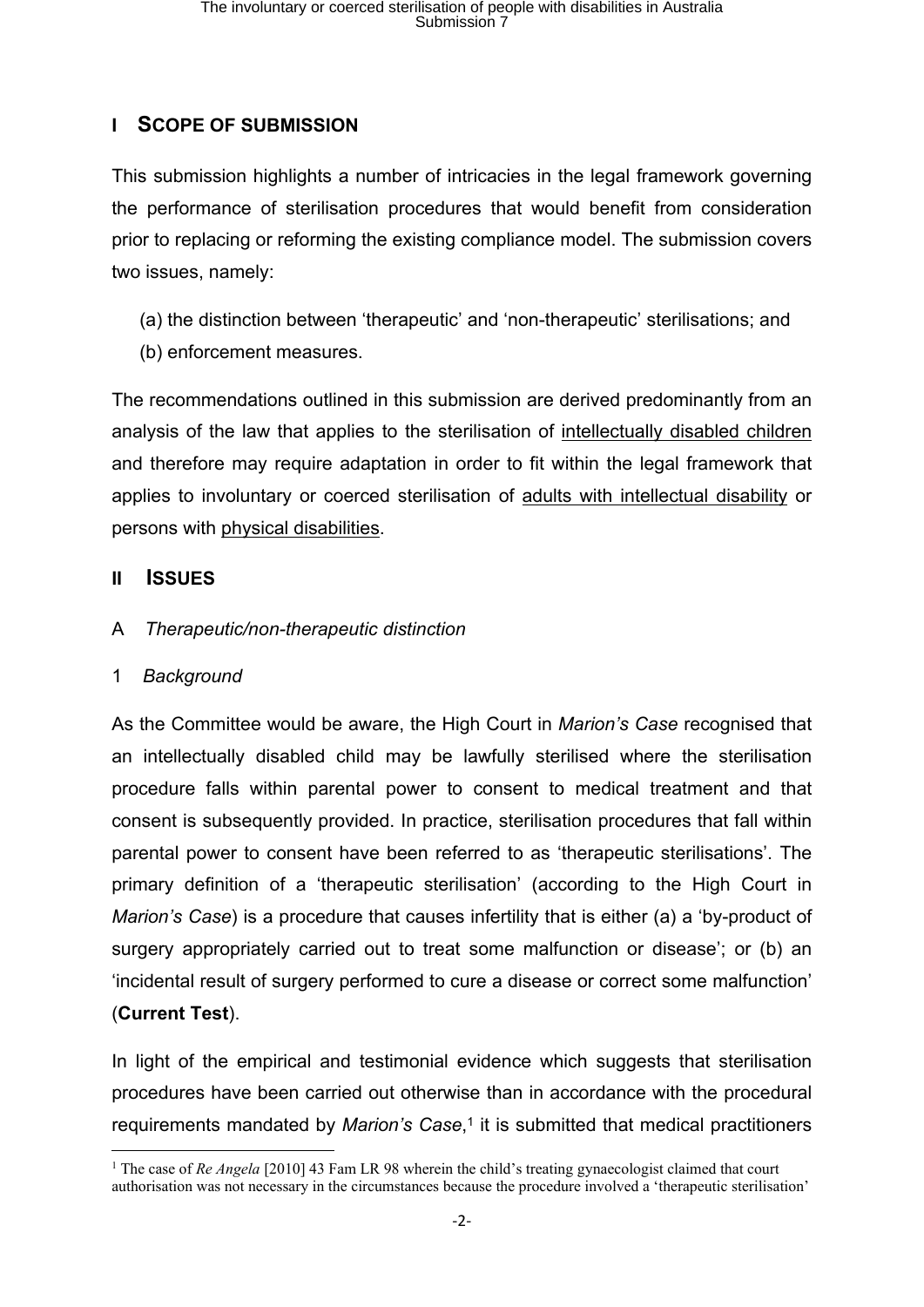may in some cases be applying the legal test for determining a 'therapeutic sterilisation' incorrectly. Preference should be given to the idea that medical practitioners will act in accordance with their legal and ethical obligations where these are clear and unambiguous. Therefore, the incidence of unauthorised sterilisation raises a serious doubt regarding the clarity of the law in this area.

At the centre of this submission is the contention that the legal meaning of the term 'therapeutic sterilisation' differs from the meaning of the term as understood by medical practitioners. This divergence between the legal meaning of the term 'therapeutic sterilisation' and its practical application has occurred inter alia because the primary definition of a 'therapeutic sterilisation' (i.e. a procedure that causes infertility as a 'by-product' of surgery appropriately carried out to treat some malfunction or disease):

- (a) has been subject to judicial interpretation in the case law that has proceeded since *Marion's Case* which has led to the term having a legal meaning that is not immediately apparent on the face of the Current Test;
- (b) is not sufficiently narrow to remove sterilisation procedures in the context of gender dysphoria from the ambit of parental power to consent to medical treatment (which has resulted in the FCA applying the criteria of a 'special medical procedure' in these cases); and
- (c) is comprised of inherently confusing terminology because the Current Test often results in a sterilisation procedure that may be described as 'therapeutic' according to the principles of medical ethics being described as 'non-therapeutic'.

In order to address the issues identified above, the most effective (and also the most restrictive) method of removing uncertainty regarding whether parental consent is sufficient to render the performance of a sterilisation procedure lawful in a particular

of the child is also particularly thought-provoking given the medical practitioner had appeared before the Family Court previously as an expert in another application for sterilisation. It would not seem unreasonable to expect that the medical practitioner would have possessed a higher level of knowledge of sterilisation law than what may be possessed by other medical practitioners as a result of their prior experience as an expert in these proceedings.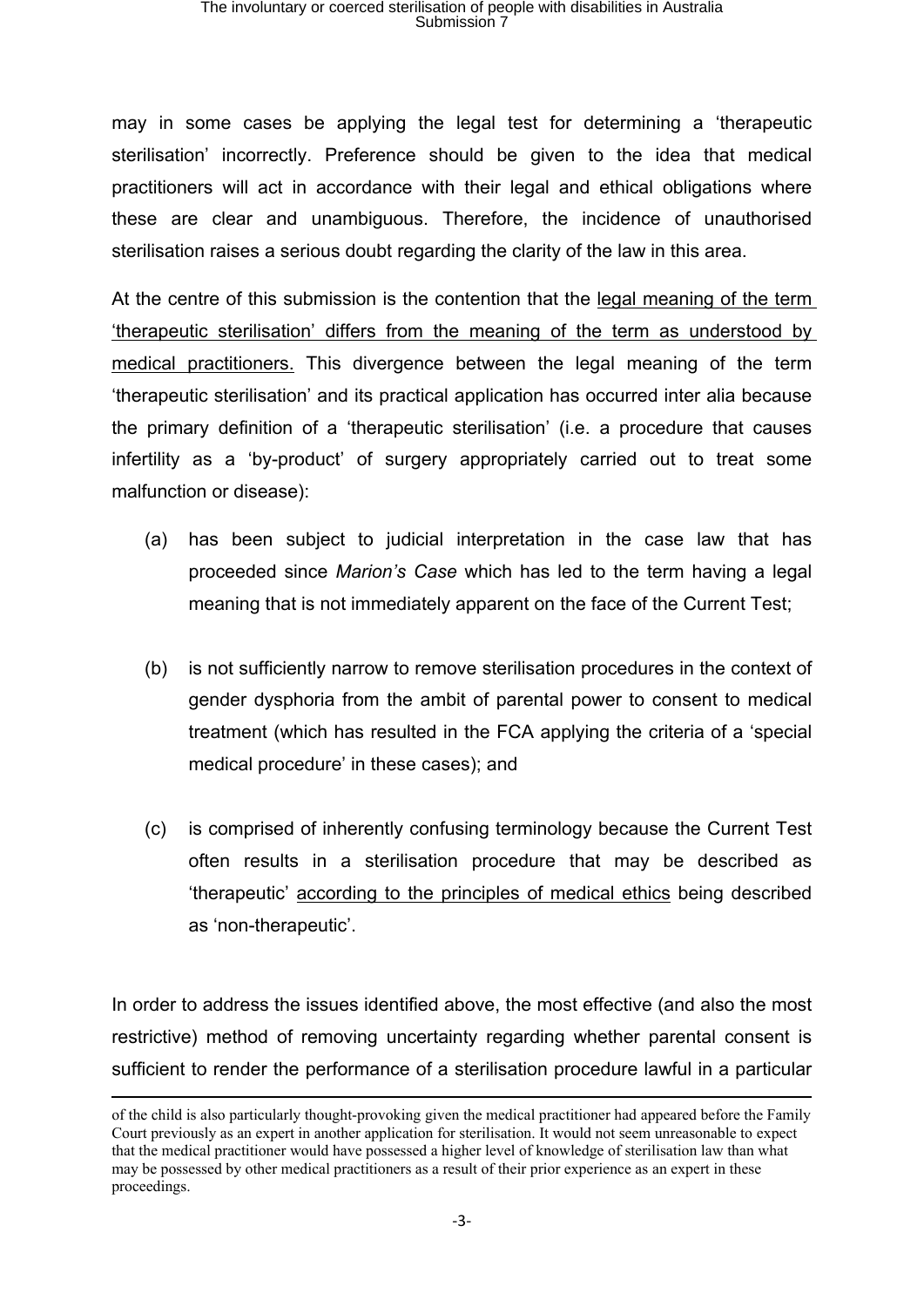instance would be to require all sterilisation procedures in minors (with or without an intellectual disability) to be referred to an external body for either authorisation or review in respect of which avenue of authorisation is applicable in the circumstances. However, it is arguable that medical practitioners should be permitted to perform sterilisation procedures in certain clinical scenarios without first seeking regulatory oversight of the decision (surgical repair of congenital abnormalities and removal of malignant reproductive tissue are two examples of procedures that may be allowed to proceed without referral to another body for consideration of matters concerning consent).

Proceeding on the basis that medical practitioners should retain professional autonomy in respect of certain sterilisation procedures, the key question addressed by this submission is: What is an appropriate test for determining whether sterilisation procedures fall within parental power to consent to medical treatment and do not require referral to a court/tribunal/authority?

#### 2 *What is the legal meaning of a 'therapeutic sterilisation'?*

This submission aims to clarify the meaning of a 'therapeutic sterilisation' (i.e. a procedure that falls within parental power to consent and does not require court or tribunal authorisation) as that term is defined by the common law. It does not propose to put forward a normative meaning of the term 'therapeutic sterilisation'.

The FCA has taken a restrictive approach to deciding whether a sterilisation procedure is 'therapeutic'. Sterilisation procedures to treat epilepsy, menorrhagia, pre-menstrual syndrome, or problems with contraception and menstrual management are 'non-therapeutic sterilisations' that require court authorisation. The Committee is referred to the author's recent article 'When is the sterilisation of an intellectually disabled child "therapeutic": A practical analysis of the legal requirement to seek court authorisation' (2012) 20 *Journal of Law and Medicine* 453 for an analysis of the legal meaning of the term 'therapeutic sterilisation'. The upshot of this analysis is that a 'therapeutic sterilisation' of an intellectually disabled child involves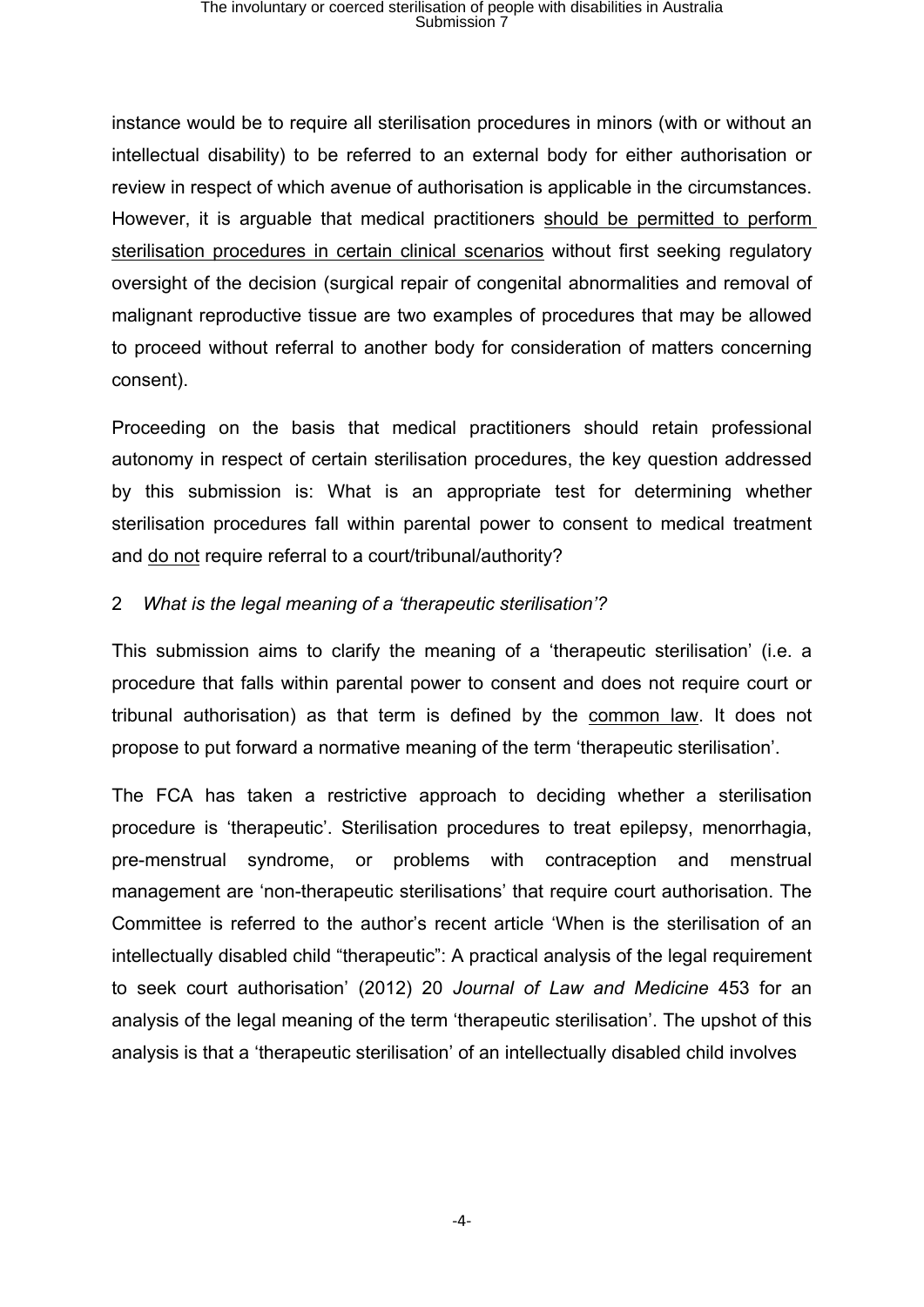the performance of a procedure(s) that would be clinically indicated according to the standards that would be applied to a child with normal intellectual functioning. Therefore, a 'non-therapeutic sterilisation' involves a procedure(s) that would not be recommended in a hypothetical child with normal cognitive capacities who suffers from the same level of pathology.

#### 3 *A 'therapeutic sterilisation' is not synonymous with the prevention of 'serious damage' to a child's health*

It is not uncommon for the term 'therapeutic sterilisation' to be used to describe a class of procedures that are necessary to save a child's life or prevent serious damage to a child's health. However, whilst a 'therapeutic sterilisation' may encompass procedures that 'save life or prevent serious damage to health' and vice versa, the two categories of procedures are conceptually distinct.

For example, it has been suggested that section 175 of the *Children and Young Persons (Care and Protection) Act 1998* (NSW) makes the power of the New South Wales Guardianship Tribunal to 'consent' to sterilisation procedures conditional upon the proposed procedure constituting a 'therapeutic sterilisation'. However, section 175 does not make reference to the term 'therapeutic sterilisation' and instead states that the Tribunal may consent to the sterilisation procedure if it is indicated 'as a matter of urgency … to save the child's life or to prevent serious damage to the child's psychological or physical health'.<sup>2</sup> Sterilisation procedures that prevent serious damage to a child's health differ from 'therapeutic sterilisations' because they (amongst other things) include prophylactic treatment and do not necessarily require the presence of any 'disease or malfunction' of the body. The decision in *JLS v JES*<sup>3</sup> is illustrative of the risks of perpetuating an incorrect association between 'therapeutic sterilisations' and procedures that prevent serious damage to a child's health.

In *JLS v JES* an application was made to the Supreme Court of New South Wales to authorise a hysterectomy on a 14 year old girl with epilepsy, cerebral palsy and an intellectual disability.<sup>4</sup> The sterilisation was intended to end menstruation and protect

<sup>2</sup> *Children and Young Persons (Care and Protection) Act 1998* (NSW) s 175(2)(a).

<sup>3</sup> (1996) 20 Fam LR 485.

<sup>4</sup> The application was made under the superseded *Children (Care and Protection) Act 1987* (NSW) which is mirrored by the *Children and Young Persons (Care and Protection) Act 1998* (NSW) in all respects relevant to this submission.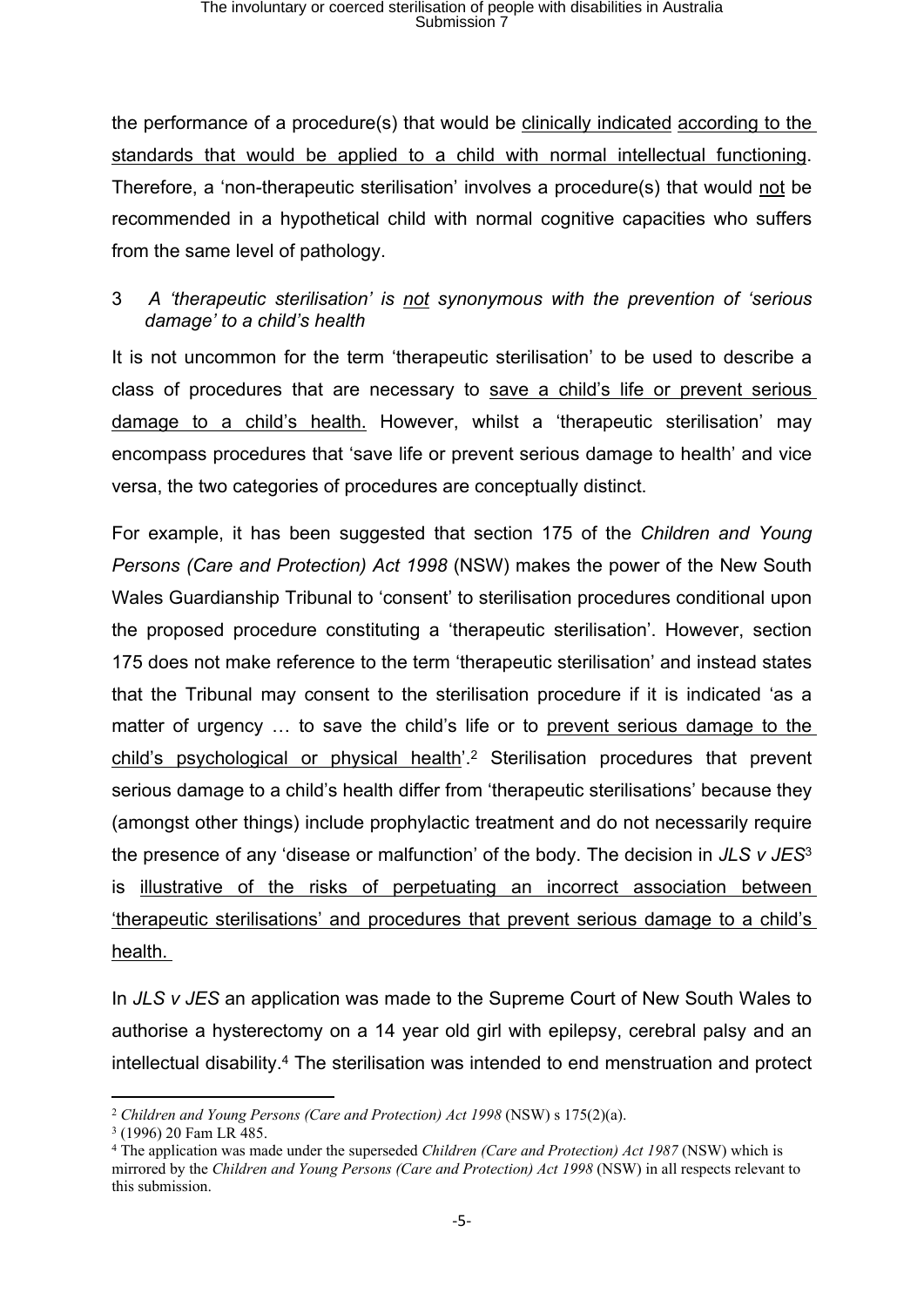the child from pregnancy. Menstruation was said to be 'traumatic' and caused the child to become 'upset, anxious and angry' causing hardship to herself and her mother. Bryson J accepted evidence from a consultant neurologist that 'as [the child] was an attractive girl, she was at great risk of pregnancy and also of pelvic infection as she develops sexual maturity'. His Honour also accepted evidence from the child's gynaecologist, that the child had had 'two menstrual periods which were both severely heavy', associated with 'extreme terror' and were described overall as 'catastrophic with the need to change pads hourly'.

Bryson J authorised the procedure on the basis that sterilisation was in the best interests of the child. In doing so he was required to satisfy the statutory requirement that the sterilisation was necessary to save life or prevent 'serious damage' to the child's health. His Honour held that this requirement was satisfied because sterilisation would remove the risk that the child would develop anaemia as a consequence of heavy menstrual periods as well as sparing her the 'trauma of menstruation'.<sup>5</sup> The child's health was also held to be promoted by the prevention of pregnancy which was determined to be beyond her capacities of understanding.

Such a decision demonstrates that the category of procedures which prevents 'serious damage' to a child's health is a significantly broader than the category of procedures that meet the legal definition of a 'therapeutic sterilisation'. There is a real risk of an illegitimate broadening of the category of sterilisation procedures that may proceed without court or tribunal consent if 'therapeutic sterilisation' is not adequately distinguished from procedures that are necessary to 'save life' or prevent 'serious damage' to health. The Committee may wish to consider this recommendation carefully in the event there is a category of procedures that is carved out of any general requirement to obtain court/tribunal/board approval of sterilisation procedures.

#### 4 *The 'but for' test*

The 'but for' test may be a useful practical tool to assist medical practitioners to apply the legal test for determining whether sterilisation requires court authorisation in a way that accords with the current jurisprudence concerning sterilisation procedures

<sup>5</sup> *JLS v JES* (1996) 20 Fam LR 485, 494.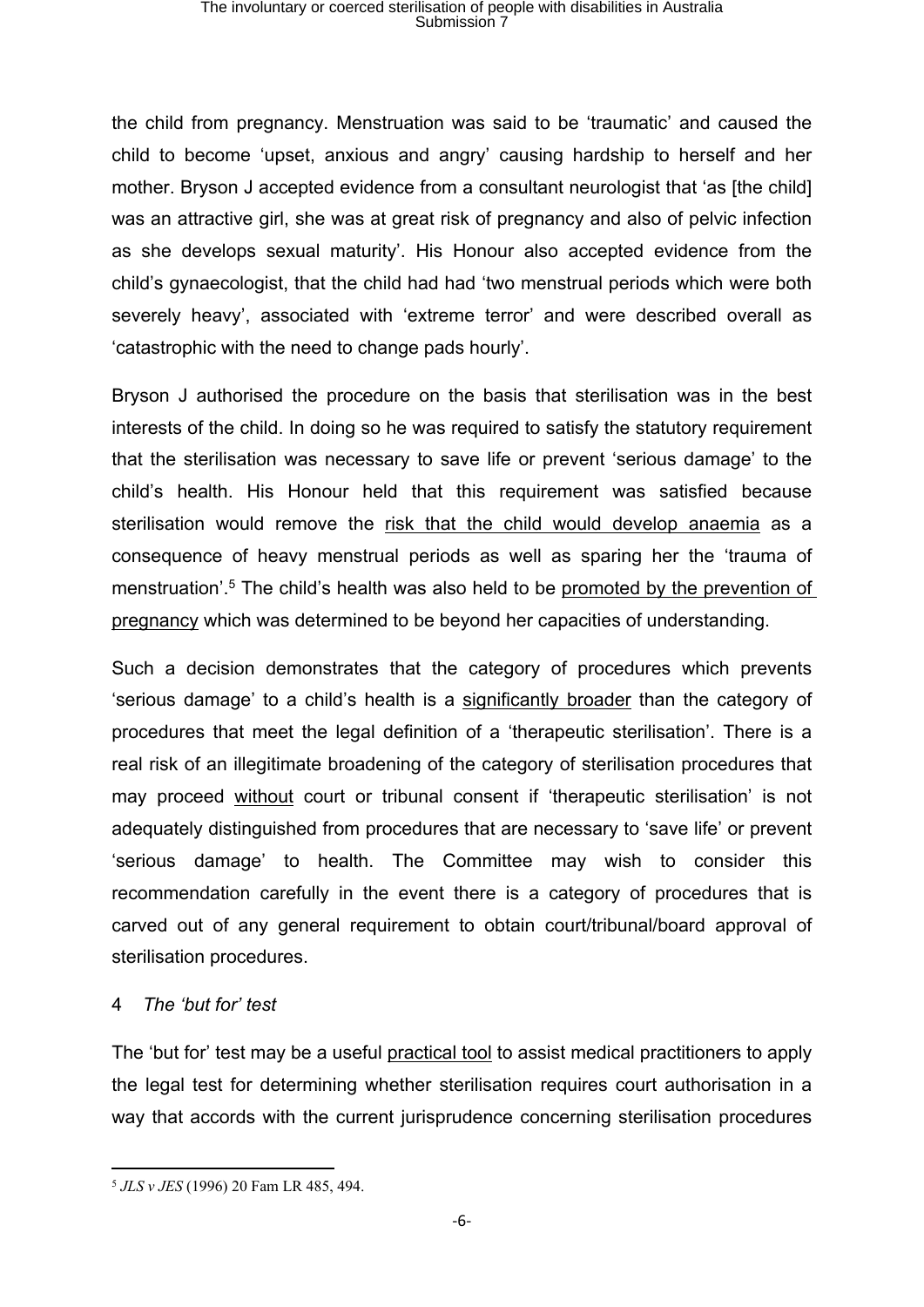in *intellectually disabled* children. However, the 'but for' test is not without its limitations. Foremost, the 'but for' test is not applicable to non-*Gillick* competent children of normal intellectual functioning. Second, the test could also not be applied in a case involving a child with an intellectual disability who presents with a concurrent diagnosis of gender dysphoria or where the medical treatment proposed constitutes a 'special medical procedure' aside from sterilisation (e.g. termination of pregnancy). Notwithstanding its limitations, the 'but for' test is deserving of attention because of its ability to facilitate the identification of a 'therapeutic sterilisation' quickly and simply in the vast majority of sterilisation procedures involving children with an intellectual disability.

The 'but for' test in the context of sterilisation recognises that a child's intellectual disability often changes the equation that indicates a case for or against sterilisation. It therefore isolates the distinctive feature of these children, which is their intellectual disability, and compels the removal of that distinctive feature from the decisionmaking process. In practical terms, it asks 'but for' the child's intellectual disability would the outcome of the clinical decision be any different?

With regard to the decision in *Re Angela* [2010] 43 Fam LR 98 (a decision that the Committee would be aware of), the medical practitioner would have asked the question: Would hysterectomy for the treatment of excessive menstrual bleeding be recommended in a non-*Gillick* competent child who did not have an intellectual disability? The test is equally applicable if the whole of the child's presenting complaints are considered: Would hysterectomy be recommended as treatment for excessive menstrual bleeding, possible increased seizures and behavioural problems associated with menstruation 'but for' the child's intellectual disability? The answer to both of these questions would most likely have been no and thus would have signalled to the medical practitioner – not necessarily that sterilisation was not indicated in the circumstances – but that court authorisation prior to sterilisation was required.

-7-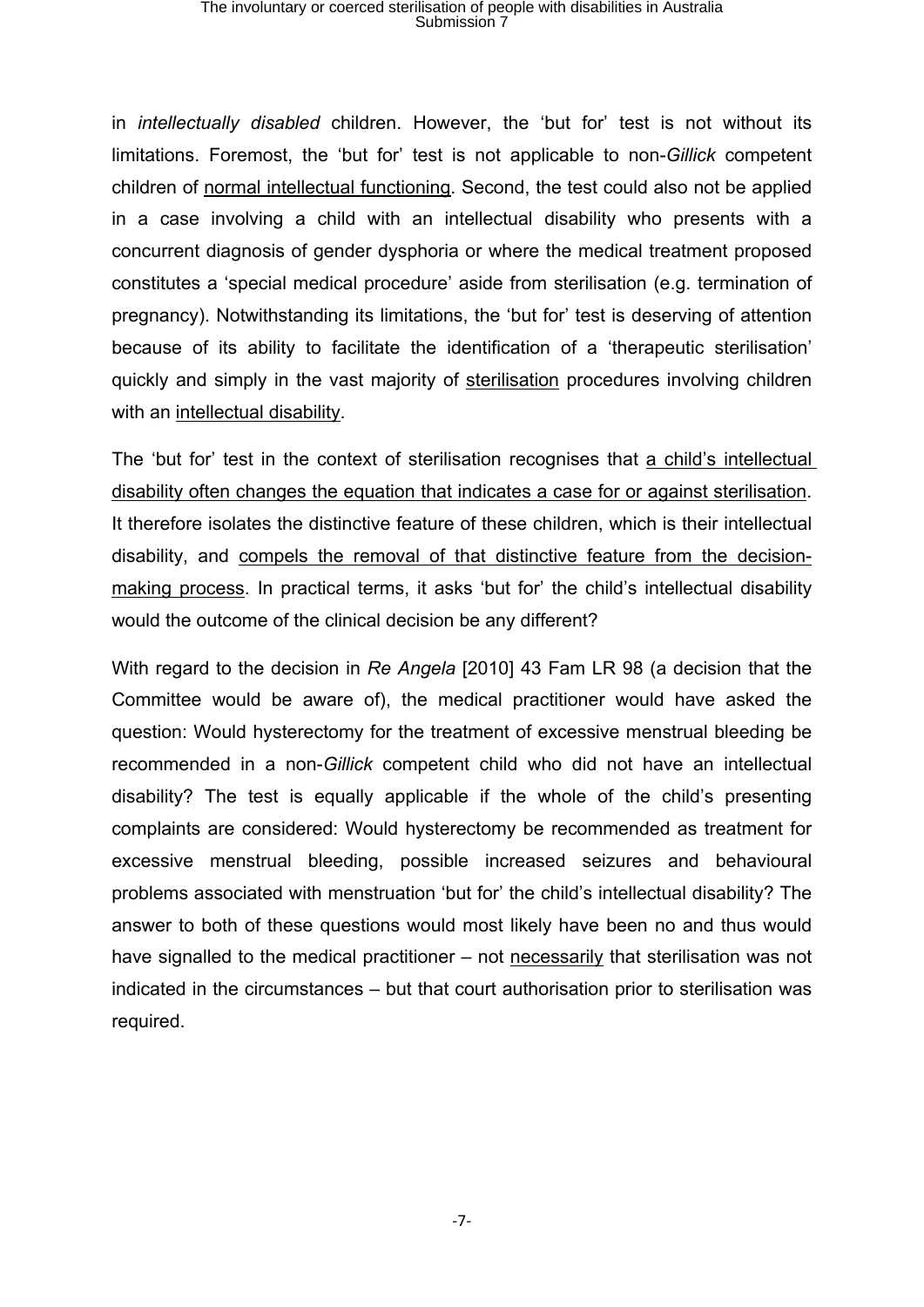### B*Enforcement measures*

This submission makes the following points in respect of enforcement procedures:<sup>6</sup>

- Children residing in Victoria, Western Australia, Queensland, the Northern Territory and the Australian Capital Territory are afforded less legal protection against unauthorised sterilisation as compared with children residing elsewhere in Australia. This is because these States do not have a legislative penalty that enforces a statutory prohibition against unauthorised sterilisation and rely exclusively on the common law. This lack of uniformity is particularly unsatisfactory in light of Australia's international human rights obligations.
- The enforcement measures at common law are inadequate because it is arguably undesirable to prosecute medical practitioners (some of whom may have acted bona fide but contrary to the law) and parents under general assault and battery offences/provisions. Civil law enforcement measures are ill-suited to providing a remedy or achieving deterrence in light of the barriers that intellectually disabled children are likely to face accessing justice.

The implementation of a statutory prohibition on unauthorised sterilisation that is linked to an offence that is capable of applying to a corporation (i.e. hospital service provider) is recommended throughout all of the States and Territories. It may be sensible to adopt a systems approach to compliance which would shift the burden of regulatory compliance (where possible) from individual practitioners to hospital service providers thus leading to the broader development of policies, procedures and professional development training for health care professionals.

### **III KEY POINTS**

The legal definition of the category of procedures that are within parental power to consent to medical treatment should be determined carefully in the event that it is deemed not administratively feasible or necessary to oversee all sterilisation procedures that are performed on persons with an intellectual disability. The use of the terminology 'serious damage' is discouraged. The 'but for' test may play a useful

<sup>6</sup> Further discussion regarding the inadequacy of the legal enforcement measures that currently apply to unauthorised sterilisation can be found in the author's recent article 'Sterilising without consent: Intellectually disabled children and unauthorised sterilisation' (2012) 37 *Alternative Law Journal* 175.